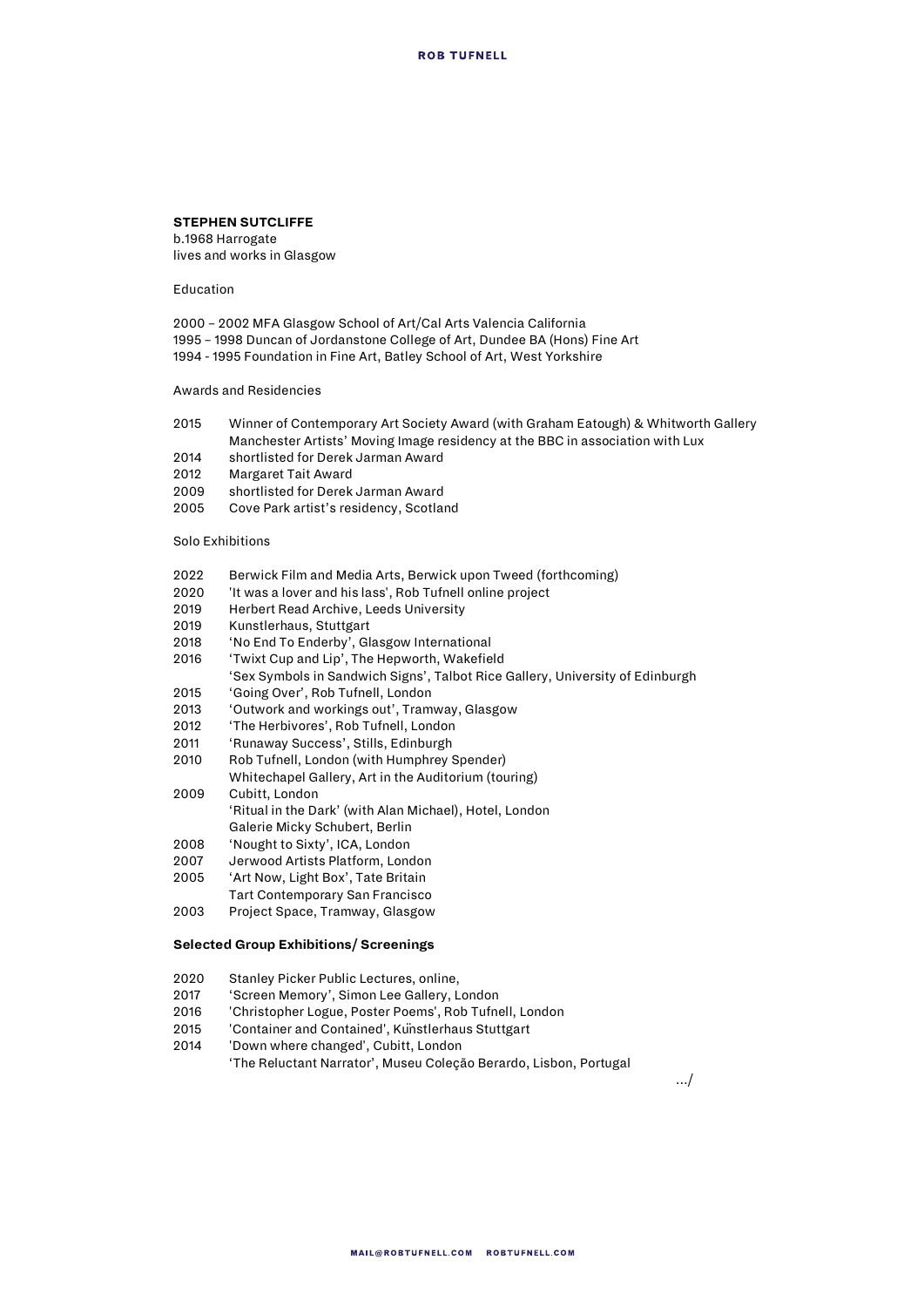|--|--|

|      | 'For as Long as You Like', Gaudel De Stampa, Paris<br>'Generation', Tramway, Glasgow                     |
|------|----------------------------------------------------------------------------------------------------------|
| 2013 | Random Acts, Channel 4                                                                                   |
|      | 'Assembly', Tate Britain, London                                                                         |
|      | 'If Not Always Permanently, Memorably', Spike Island, Bristol                                            |
| 2012 | 'Desire Lines', ACCA, Melbourne                                                                          |
|      | 'Television Delivers People', ICA, London                                                                |
|      | <b>Belfast Film Festival</b>                                                                             |
| 2011 | 'Transcendental Empiricism', Rob Tunfnell, London                                                        |
| 2010 | Frieze Projects, Frieze Art Fair, London                                                                 |
|      | 'Mexico City', Zinger Presents, Amsterdam                                                                |
|      | 'Project 35', Independent Curators International                                                         |
| 2009 | 'Woodman, Woodman, Spare That Tree', Galerie Micky Schubert                                              |
|      | Alessandro de March, Milan                                                                               |
|      | documentART, Film festival                                                                               |
|      | 'October Show', Transmission, Glasgow                                                                    |
|      | 'Against Interpretation', Studio Voltaire, London                                                        |
|      | 'Talk Show', ICA, London                                                                                 |
|      | 'The Associates', Dundee Contemporary Arts                                                               |
|      | 'Grin and Bear It', Glucksman Gallery, Cork<br>'White Wallet', Gaudel de Stampa, Paris                   |
|      | Stuttgart Filmwinter                                                                                     |
| 2008 | 'Recent History', National Sculpture Factory, Cork                                                       |
|      | 'Light Night', Olsen Projects, Leeds                                                                     |
|      | 'Expand and Retain', Senko                                                                               |
|      | 'New Horizons', Film Festival, Wroclaw, Poland                                                           |
|      | 'Medium Cool', Art in General, New York                                                                  |
| 2007 | 'Members Show', Studio Voltaire, London                                                                  |
|      | Lux Screening, Whitechapel Gallery, London                                                               |
| 2006 | 'Archeology of Today', Kosova Art Gallery-Museum, Prishtina                                              |
| 2005 | 'Archeology of Today', Els Hanappe, Athens                                                               |
|      | 'Puff, Puff and Hatchet', Kingston University London                                                     |
|      | 'Downtime', New Langton Arts, San Francisco                                                              |
|      | 'U Vladimir(a)' Locus, Athens                                                                            |
|      | 'S1 Salon', S1 Sheffield                                                                                 |
| 2004 | 'Pass the Time of Day', Gasworks, London, touring to Collective, Edinburgh and                           |
|      | Castlefield, Manchester                                                                                  |
|      | 'I Don't Know My Name', Tart Contemporary, San Francisco                                                 |
|      | 'Plaza Suite', Union Space, London                                                                       |
|      | Video/Film Screenings, Transmission Gallery, Glasgow                                                     |
|      | 'Tongs Ya Bass', The Ship, London                                                                        |
|      | 'Zenomap', Scottish Participation at the Venice Biennale<br>Video Screening, the Changing Room, Stirling |
| 2003 | 'Electric Earth', British Council, touring Eastern Europe and Central America                            |
|      | 'Point Of No Return', Pallas Studio, Dublin                                                              |
| 2002 | 'Near-Life Experience', Anthony Wilkinson, London                                                        |
|      | Kent Institute of Art and Design, Rochester                                                              |
|      | film Screening, Arnolfini Gallery, Bristol                                                               |
|      | project with Diskono (Music Collective) Eindhoven                                                        |
|      |                                                                                                          |

…/